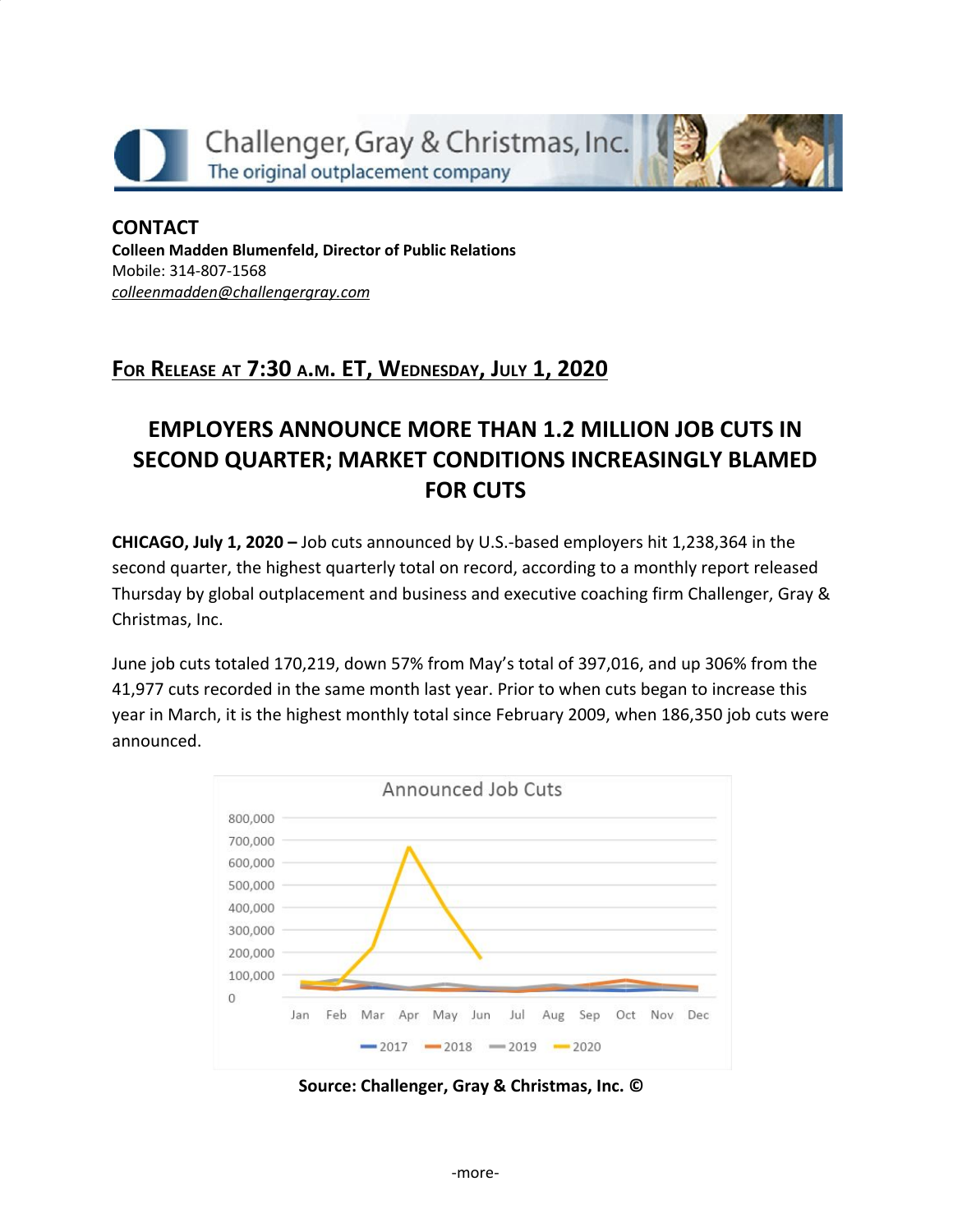Second quarter cuts are up 257% from the 346,683 tracked in the first quarter of this year and 781% from the 140,577 recorded in the same quarter last year. It is 108% higher than the previous record quarterly total of 594,326 cuts Challenger tracked in the third quarter of 2001.

So far this year, employers have announced 1,585,047 cuts, 379% higher than the 330,987 cuts tracked in January-June of 2019. It is up 77% from the previous January-June record of 896,675 tracked in 2009.

"Job cuts are trending down, as expected, as businesses begin the difficult task of reopening. However, with a resurgence in cases, millions of Americans out of work, and enhanced unemployment benefits coming to an end soon, we may expect more companies to make cuts as consumer and business spending slows," said Andrew Challenger, Senior Vice President of Challenger, Gray & Christmas, Inc.

While COVID-19 was cited as the reason for 1,011,387 of the 1,585,047 cuts this year, market conditions were to blame for 228,592. Another 71,814 cuts were due to closings and 62,564 were due to a demand downturn. So far this year, Challenger has tracked 16,805 cuts due to the downturn in oil prices.

"We are beginning to see the impact of the recession spreading to companies that were not directly impacted by the virus. At the same time, companies that attempted to reopen but were only able to attract a fraction of their pre-COVID customers are closing down again. Meanwhile, a number of high-profile companies are filing for bankruptcy," said Challenger.

Bankruptcy has caused 9,581 job cuts so far this year.

"Many people who thought they were temporarily out of work or simply furloughed are learning their positions are gone for good," said Challenger.

Of the 30 industries Challenger tracks, only three have seen fewer cuts this year than during the same period last year. Pharmaceutical companies have announced 1,116 cuts, down 73% from the 4,112 announced through June last year. Chemical companies have announced 284 cuts, 63% lower than the 769 announced in the same period last year, and Financial companies have announced 40% fewer cuts this year: 7,721 announced in 2020 compared to 12,945 in the same period last year.

"It's no surprise companies engaged in Pharmaceuticals manufacturing and sales and Chemicals are recession proof right now. These industries are actively developing treatments so desperately needed to get the economy back on track," said Challenger.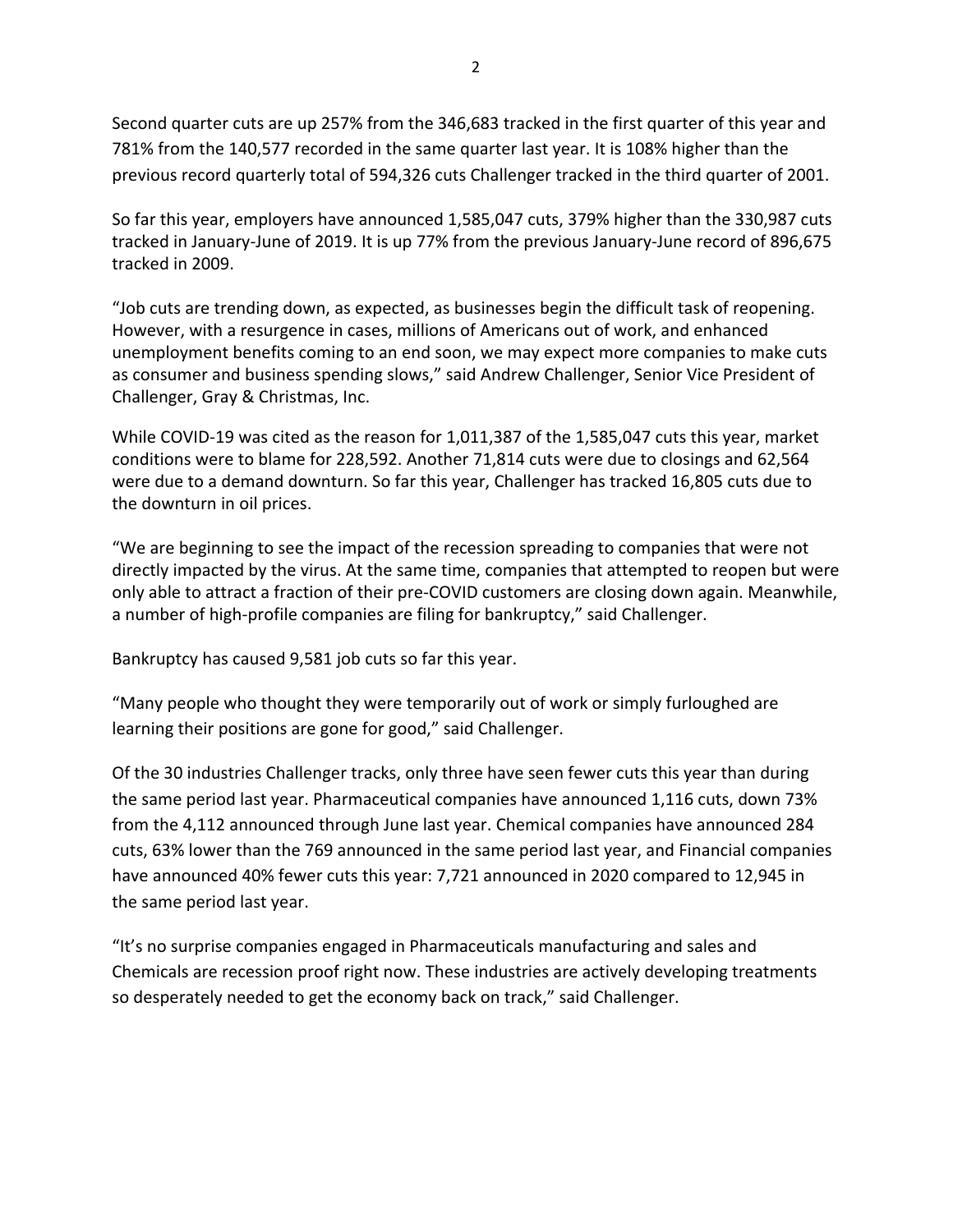The majority of cuts came from Entertainment/Leisure companies, including bars, restaurants, hotels, and amusement parks, which announced 92,954 cuts in June. Although this was 43% lower than the 163,680 cuts announced in May, it is 12,846% higher than the 718 cuts announced in June 2019. So far this year, this sector has cut 671,840 jobs, a 7,535% increase over the 8,799 cuts announced January through June 2019.

Retailers posted the second-highest number of job cuts so far this year with 156,595, 194% higher than the 53,248 cuts announced January through June 2019.

The Services sector, which includes companies that provide catering, linen, marketing, and administrative services, announced 114,442 cuts so far in 2020, 842% higher than the 12,148 cuts announced through the same period in 2019.

The Automotive sector, including makers, suppliers, and dealers, has cut 74,816 jobs so far in 2020, up 131% from the 32,350 cuts announced January through June 2019.

So far this year, 1,836,115 hiring plans have been announced; 75,454 were announced in June, the majority in Health Care/Products, followed by Government, Aerospace/Defense, and Technology.

# # #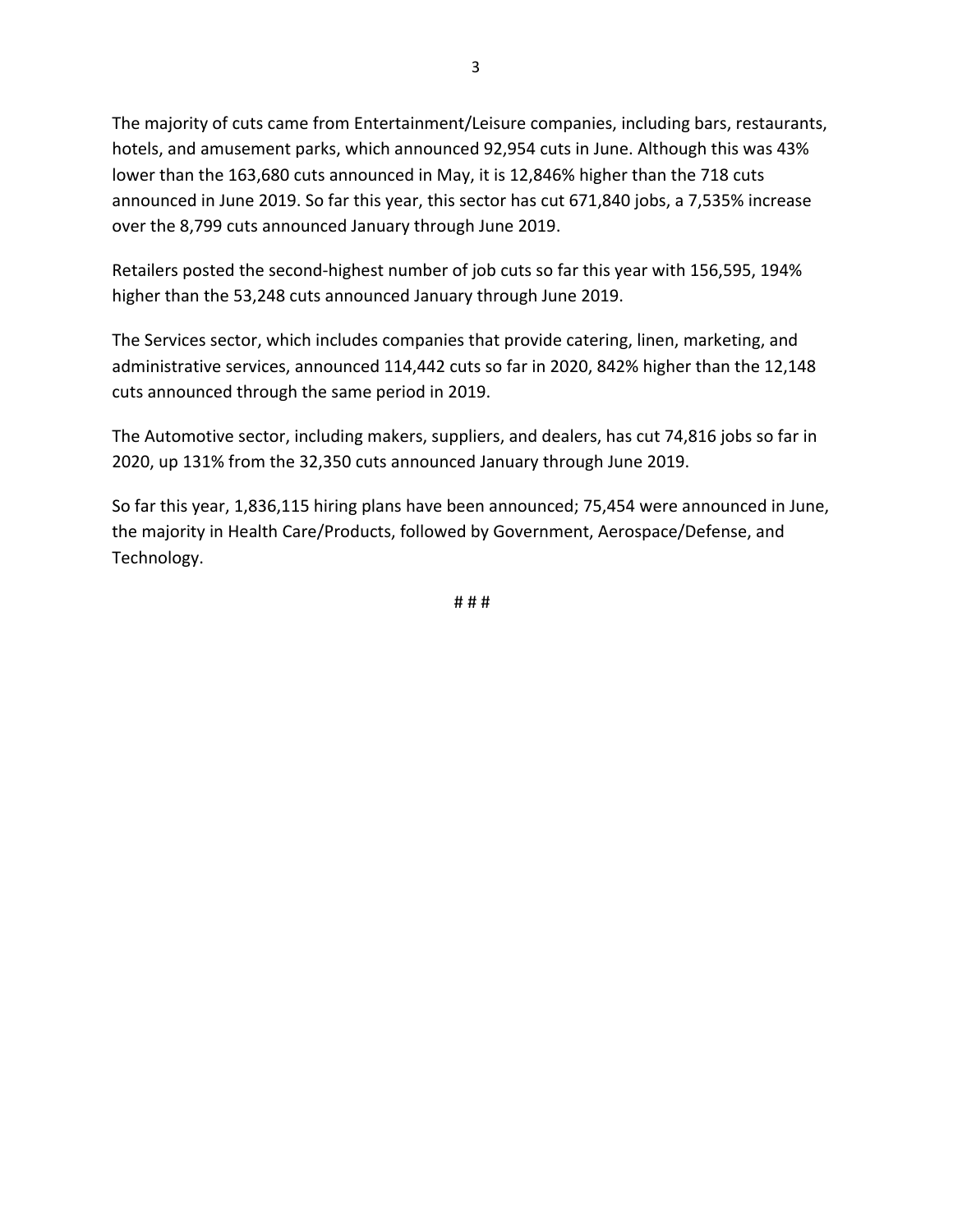### **CHALLENGER, GRAY & CHRISTMAS, INC. JOB CUT ANNOUNCEMENT REPORT Table 1: EXECUTIVE SUMMARY TOP FIVE INDUSTRIES Year To Date**

|                              | 2020    | 2019   |
|------------------------------|---------|--------|
| <b>Entertainment/Leisure</b> | 671,840 | 8,799  |
| Retail                       | 156,595 | 53,248 |
| <b>Services</b>              | 114,442 | 12,148 |
| <b>Automotive</b>            | 74,816  | 32,350 |
| <b>Industrial Goods</b>      | 67,242  | 47,651 |

#### **MONTH-BY-MONTH TOTALS**

|                 | 2020      | 2019    |
|-----------------|-----------|---------|
| January         | 67,735    | 52,988  |
| <b>February</b> | 56,660    | 76,835  |
| <b>March</b>    | 222,288   | 60,587  |
| <b>April</b>    | 671,129   | 40,023  |
| <b>May</b>      | 397,016   | 58,577  |
| June            | 170,219   | 41,977  |
| July            |           | 38,845  |
| <b>August</b>   |           | 53,480  |
| September       |           | 41,557  |
| <b>October</b>  |           | 50,275  |
| <b>November</b> |           | 44,569  |
| <b>December</b> |           | 32,843  |
| <b>TOTAL</b>    | 1,585,047 | 592,556 |

Some reductions are identified by employers as workers who will take early retirement offers or other special considerations to leave the company.

### **LAYOFF LOCATION**

#### **Year To Date**

| <b>California</b> | 301,813 |
|-------------------|---------|
| <b>New York</b>   | 184,199 |
| <b>Florida</b>    | 137,057 |
| <b>Texas</b>      | 116,578 |
| Ohio              | 81,130  |

Listings are identified by the location of the layoff or corporate headquarters as stated in announcement.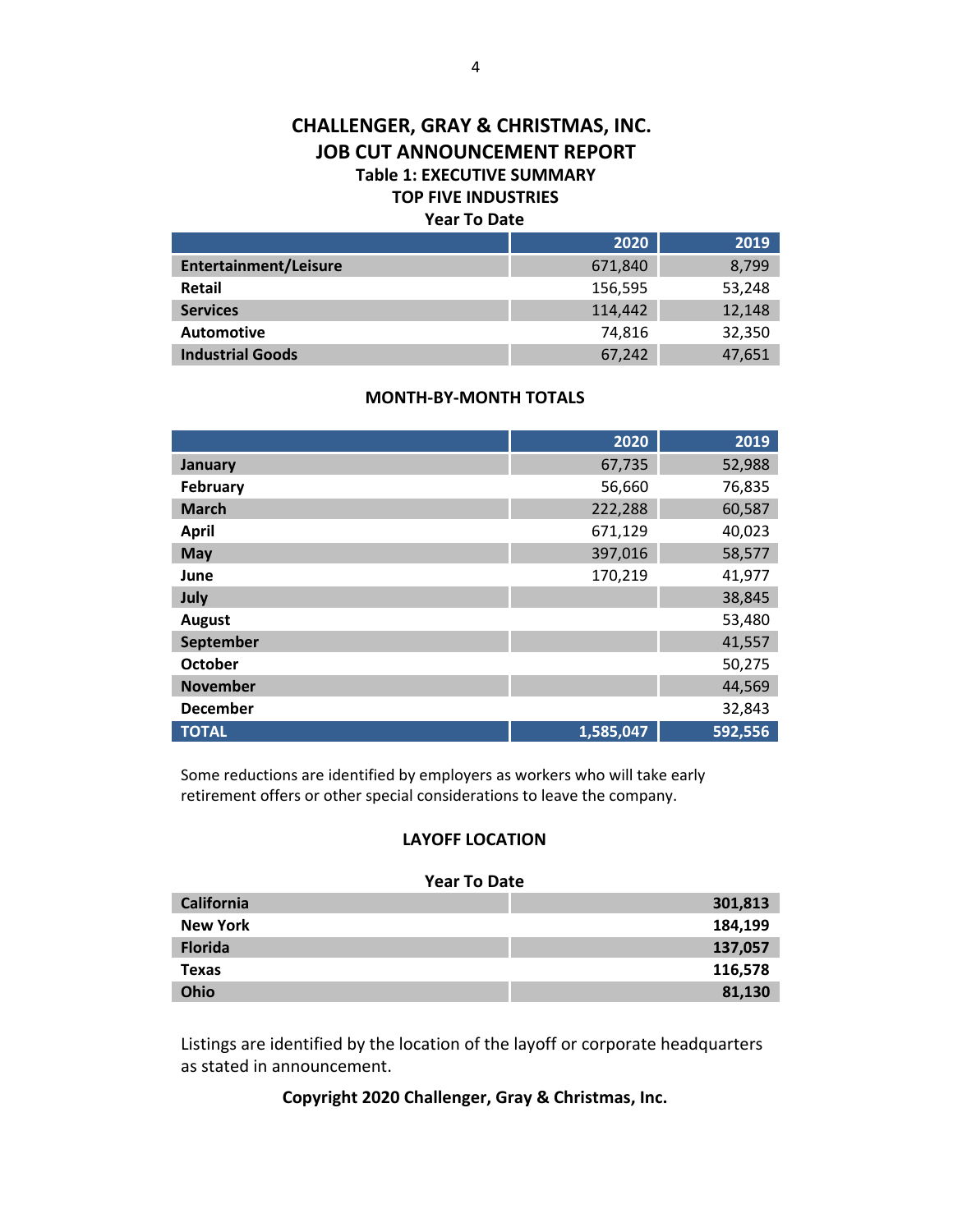## **CHALLENGER, GRAY & CHRISTMAS, INC. JOB CUT ANNOUNCEMENT REPORT Table 2: JOB CUTS BY INDUSTRY**

|                             | $19$ -Jun | 20-May  | 20-Jun  | <b>YTD 2019</b> | <b>YTD 2020</b> |
|-----------------------------|-----------|---------|---------|-----------------|-----------------|
| Aerospace/Defense           | 1,201     | 21,960  | 6,274   | 4,079           | 53,284          |
| <b>Apparel</b>              | 152       | 1,896   | 1,488   | 1,220           | 15,134          |
| <b>Automotive</b>           | 10,904    | 17,284  | 1,240   | 32,350          | 74,816          |
| <b>Chemical</b>             | 310       | 84      |         | 769             | 284             |
| <b>Construction</b>         | 179       | 1,567   | 1,157   | 2,479           | 8,445           |
| <b>Consumer Products</b>    | 821       | 7,363   | 2,830   | 11,084          | 24,444          |
| <b>Education</b>            | 1,458     | 5,519   | 7,416   | 11,763          | 22,743          |
| <b>Electronics</b>          | 255       | 1,772   | 354     | 1,017           | 3,819           |
| <b>Energy</b>               | 1,624     | 3,271   | 1,278   | 14,527          | 24,852          |
| Entertainment/Leisur<br>е   | 718       | 163,680 | 92,954  | 8,799           | 671,840         |
| <b>Financial</b>            | 509       | 990     | 427     | 12,945          | 7,721           |
| <b>FinTech</b>              | 95        | 491     | 175     | 1,275           | 1,799           |
| Food                        | 1,891     | 2,486   | 1,295   | 14,137          | 15,014          |
| Government                  | 419       | 2,979   | 24,911  | 6,090           | 45,115          |
| <b>Health Care/Products</b> | 4,766     | 13,031  | 1,712   | 22,280          | 47,142          |
| <b>Industrial Goods</b>     | 3,099     | 21,200  | 2,852   | 47,651          | 67,242          |
| <b>Insurance</b>            | 480       | 401     | 79      | 2,222           | 2,970           |
| Legal                       |           | 222     | 86      | $\mathbf 0$     | 915             |
| <b>Media</b>                | 543       | 8,091   | 1,461   | 7,775           | 18,211          |
| <b>Mining</b>               | 210       | 1,518   | 248     | 1,482           | 8,449           |
| <b>Non-Profit</b>           | 96        | 18,758  | 987     | 1,434           | 45,093          |
| Pharmaceutical              | 1,516     | 32      | 165     | 4,112           | 1,116           |
| <b>Real Estate</b>          | 222       | 1,333   | 65      | 998             | 9,664           |
| <b>Retail</b>               | 3,005     | 37,089  | 5,179   | 53,248          | 156,595         |
| <b>Services</b>             | 800       | 34,229  | 7,076   | 12,148          | 114,442         |
| <b>Technology</b>           | 3,209     | 18,480  | 2,069   | 21,777          | 55,141          |
| <b>Telecommunications</b>   | 2,249     |         | 1,139   | 13,451          | 29,100          |
| <b>Transportation</b>       | 550       | 6,317   | 4,499   | 13,507          | 39,933          |
| <b>Utility</b>              | 92        | 435     | 269     | 894             | 1,651           |
| <b>Warehousing</b>          | 604       | 4,538   | 534     | 5,474           | 18,073          |
| <b>TOTAL</b>                | 41,977    | 397,016 | 170,219 | 330,987         | 1,585,047       |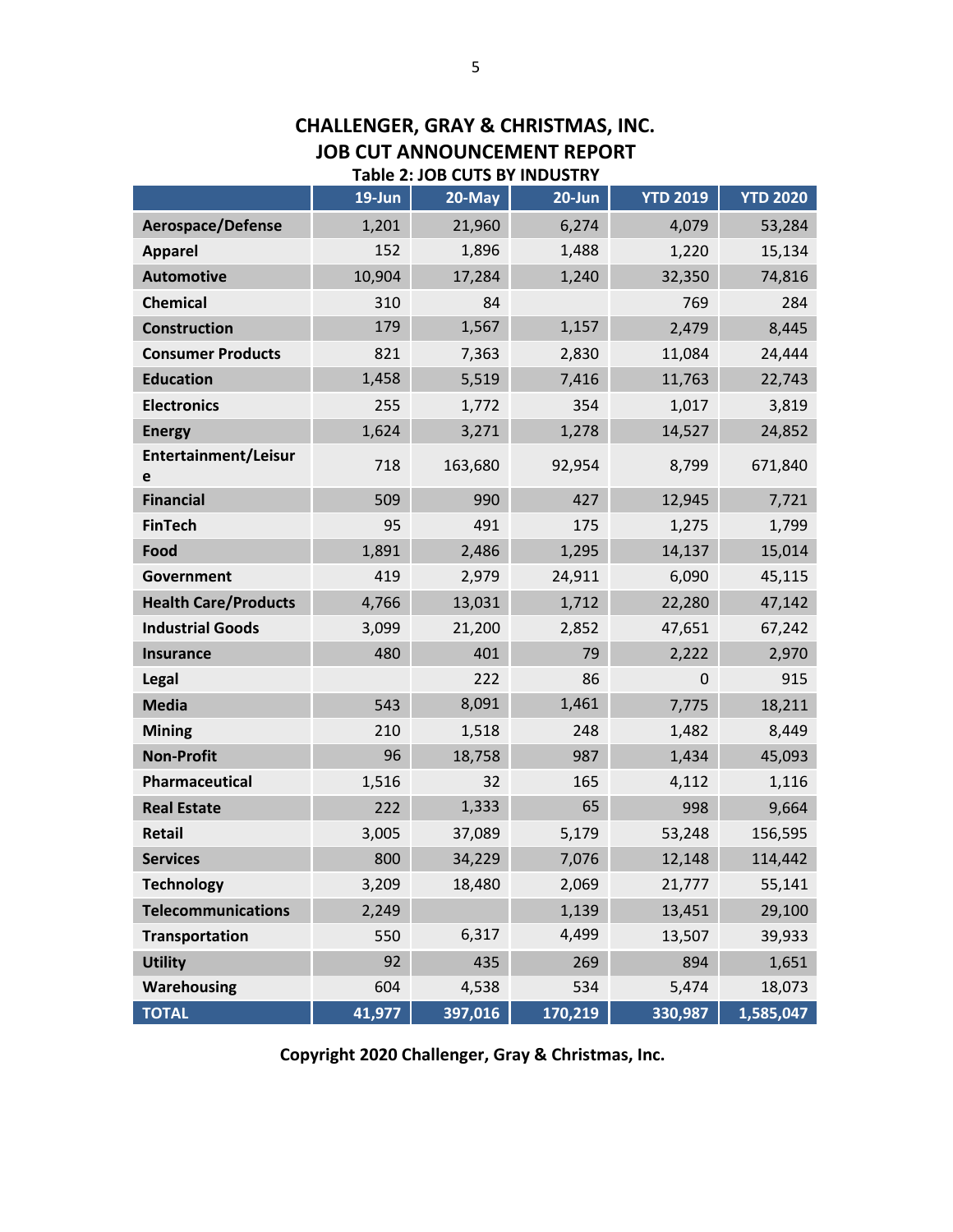# **CHALLENGER, GRAY & CHRISTMAS, INC. JOB CUT ANNOUNCEMENT REPORT Table 3: JOB CUTS BY REGION, STATE**

| <b>EAST</b>          | <b>Jun-20</b> | <b>YTD 2020</b> | <b>YTD 2019</b> |
|----------------------|---------------|-----------------|-----------------|
| <b>Connecticut</b>   | 886           | 6,991           | 1,323           |
| <b>Delaware</b>      |               | 4,651           | 0               |
| Dist. of Columbia    | 2,103         | 3,241           | 1,302           |
| <b>Maine</b>         | 221           | 2,225           | 1,720           |
| <b>Maryland</b>      | 4,336         | 34,446          | 2,532           |
| <b>Massachusetts</b> | 5,081         | 32,062          | 33,041          |
| <b>New Hampshire</b> |               | 87              | 25              |
| <b>New Jersey</b>    | 1,590         | 36,773          | 6,926           |
| <b>New York</b>      | 37,527        | 184,199         | 35,973          |
| Pennsylvania         | 4,478         | 63,842          | 13,299          |
| <b>Rhode Island</b>  | 277           | 1,474           | 61              |
| Vermont              | 50            | 819             | 219             |
| <b>TOTAL</b>         | 56,549        | 370,810         | 96,421          |

| <b>MIDWEST</b>   | <b>Jun-20</b> | <b>YTD 2020</b> | <b>YTD 2019</b> |
|------------------|---------------|-----------------|-----------------|
| <b>Illinois</b>  | 5,959         | 45,819          | 21,424          |
| Indiana          | 527           | 22,074          | 3,327           |
| lowa             | 816           | 5,356           | 2,544           |
| <b>Kansas</b>    | 1,224         | 12,702          | 355             |
| Michigan         | 3,880         | 42,869          | 22,750          |
| <b>Minnesota</b> | 1,762         | 66,627          | 5,309           |
| <b>Missouri</b>  | 4,701         | 30,064          | 1,974           |
| <b>Nebraska</b>  |               | 1,757           | 2,037           |
| Ohio             | 8,636         | 81,130          | 5,776           |
| Wisconsin        | 1,102         | 19,269          | 5,821           |
| <b>TOTAL</b>     | 28,607        | 327,667         | 71,317          |

**Copyright 2020 Challenger, Gray & Christmas, Inc.**

**CHALLENGER, GRAY & CHRISTMAS, INC.**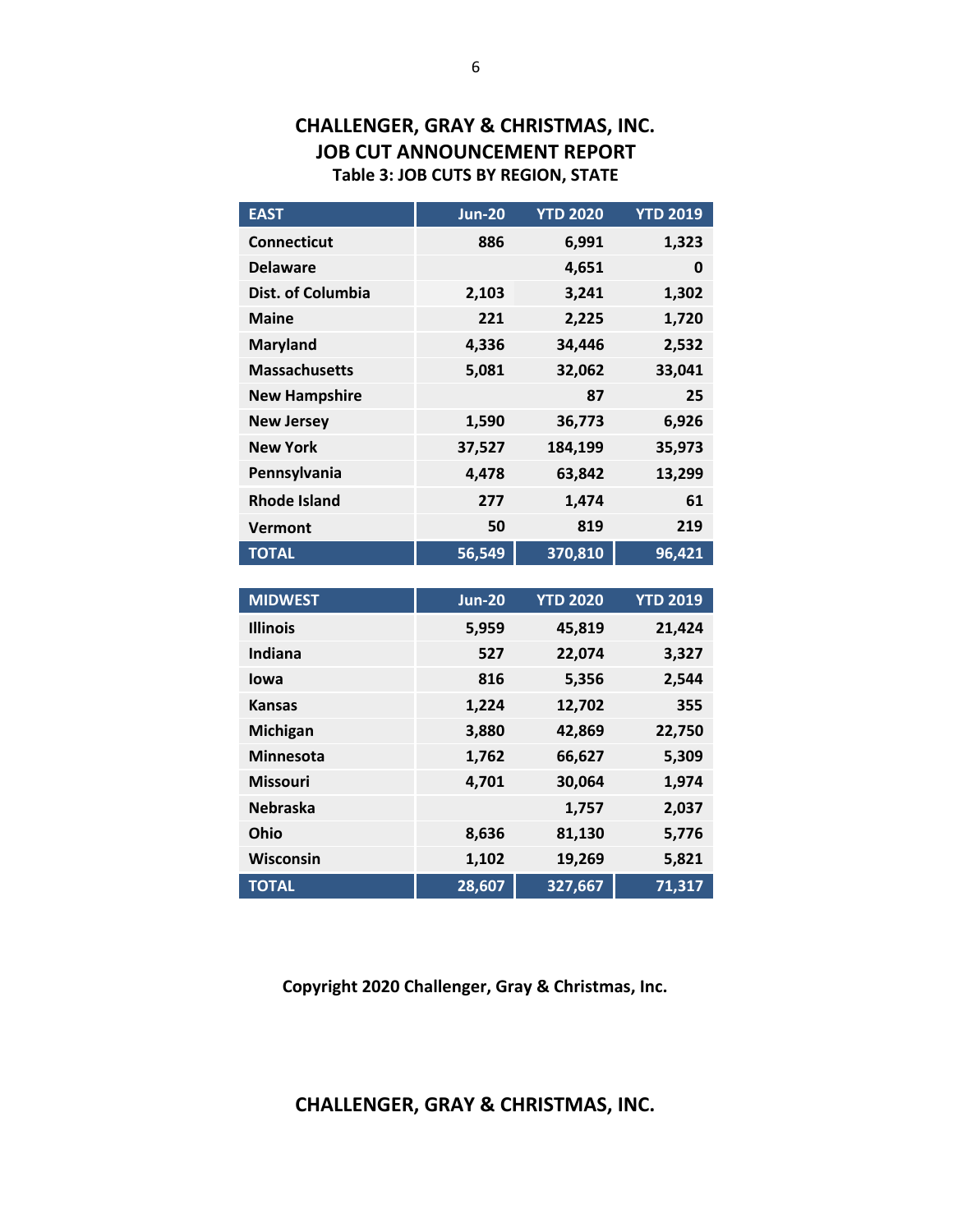# **JOB CUT ANNOUNCEMENT REPORT Table 3 (cont'd): JOB CUTS BY REGION, STATE**

| <b>Alaska</b><br>1,844<br>1,592<br>18,497<br>3,035<br><b>Arizona</b><br>6,884<br>45,771<br>California<br>4,616<br>301,813<br>Colorado<br>4,594<br>34,294<br>4,307<br>Hawaii<br>971<br>102<br>2,383<br>Idaho<br>1,762<br>1,015<br>57<br><b>Montana</b><br>370<br>256 |
|---------------------------------------------------------------------------------------------------------------------------------------------------------------------------------------------------------------------------------------------------------------------|
|                                                                                                                                                                                                                                                                     |
|                                                                                                                                                                                                                                                                     |
|                                                                                                                                                                                                                                                                     |
|                                                                                                                                                                                                                                                                     |
|                                                                                                                                                                                                                                                                     |
|                                                                                                                                                                                                                                                                     |
|                                                                                                                                                                                                                                                                     |
| 5,993<br><b>Nevada</b><br>499<br>2,239                                                                                                                                                                                                                              |
| <b>New Mexico</b><br>1,516<br>2,632                                                                                                                                                                                                                                 |
| <b>North Dakota</b><br>583<br>100                                                                                                                                                                                                                                   |
| <b>Oklahoma</b><br>700<br>7,860                                                                                                                                                                                                                                     |
| 1,564<br>Oregon<br>2,847<br>23,880                                                                                                                                                                                                                                  |
| <b>South Dakota</b><br>524<br>160                                                                                                                                                                                                                                   |
| 116,578<br>22,480<br>7,336<br><b>Texas</b>                                                                                                                                                                                                                          |
| Utah<br>1,190<br>272<br>268                                                                                                                                                                                                                                         |
| 6,499<br>Washington<br>14,108<br>69,245                                                                                                                                                                                                                             |
| <b>Wyoming</b><br>1,289<br>800<br>251                                                                                                                                                                                                                               |
| <b>TOTAL</b><br>590,737<br>42,980<br>91,859                                                                                                                                                                                                                         |

| <b>SOUTH</b>          | <b>Jun-20</b> | <b>YTD 2020</b> | <b>YTD 2019</b> |
|-----------------------|---------------|-----------------|-----------------|
| Alabama               | 338           | 4,815           | 1,032           |
| <b>Arkansas</b>       | 250           | 2,081           | 962             |
| <b>Florida</b>        | 24,820        | 137,057         | 7,359           |
| Georgia               | 994           | 15,416          | 7,550           |
| Kentucky              | 524           | 26,165          | 5,015           |
| Louisiana             | 3,783         | 8,944           | 3,503           |
| <b>Mississippi</b>    |               | 357             | 1,883           |
| <b>North Carolina</b> | 4,123         | 27,080          | 8,946           |
| <b>South Carolina</b> | 300           | 11,169          | 9,520           |
| <b>Tennessee</b>      | 3,914         | 47,511          | 5,720           |
| <b>Virginia</b>       | 2,619         | 10,333          | 18,633          |
| <b>West Virginia</b>  | 418           | 4,905           | 1,267           |
| <b>TOTAL</b>          | 42,083        | 295,833         | 71,390          |

 **Copyright 2020 Challenger, Gray & Christmas, Inc.**

**CHALLENGER, GRAY & CHRISTMAS, INC.**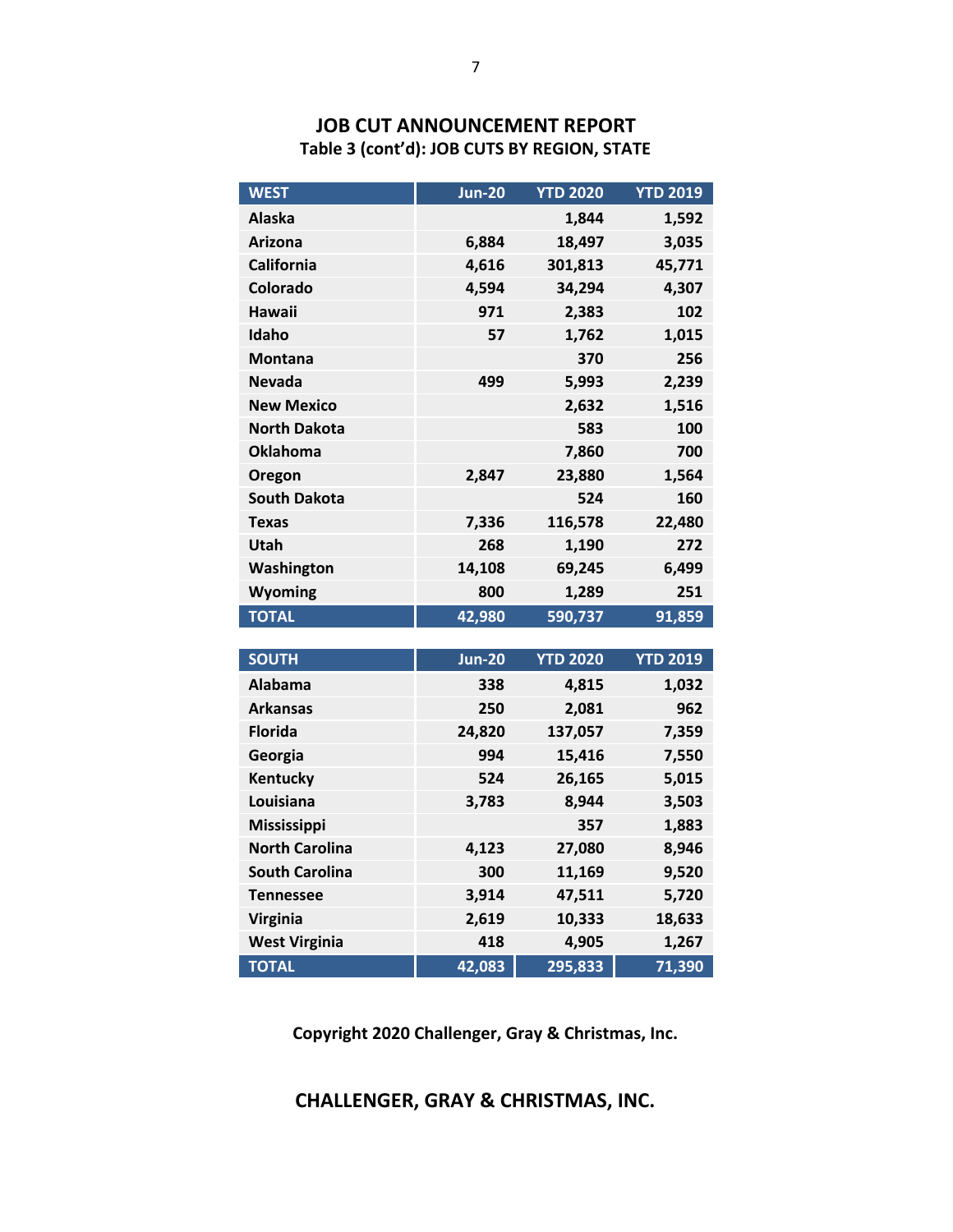|                                                | <b>Jun-20</b> | <b>YTD</b> |
|------------------------------------------------|---------------|------------|
| COVID-19                                       | 27,314        | 1,011,387  |
| <b>Market Conditions</b>                       | 89,902        | 228,592    |
| Closing                                        | 3,158         | 71,814     |
| No Reason Provided                             | 240           | 65,815     |
| <b>Demand Downturn</b>                         | 10,967        | 62,561     |
| Restructuring                                  | 2,391         | 49,838     |
| Cost-Cutting                                   | 28,624        | 31,962     |
| Oil Price Downturn                             | 1,842         | 16,805     |
| <b>Contract Loss</b>                           | 548           | 9,728      |
| Bankruptcy                                     |               | 9,581      |
| <b>Voluntary Severance/Buyouts</b>             | 4,319         | 8,819      |
| Acquisition/Merger                             | 914           | 4,944      |
| <b>Financial Losses</b>                        |               | 3,700      |
| 737 MAX Halt in Production                     |               | 3,233      |
| <b>Relocation (Domestic)</b>                   |               | 1,341      |
| <b>Technological Update</b>                    |               | 1,327      |
| Outsourcing Operations to Another U.S. Company |               | 755        |
| <b>Steel Downturn</b>                          |               | 578        |
| Coal Downturn                                  |               | 429        |
| Refocus                                        |               | 382        |
| Consolidation                                  |               | 330        |
| <b>Government Regulation</b>                   |               | 280        |
| Fires                                          |               | 260        |
| Relocation (International)                     |               | 260        |
| Legal Trouble                                  |               | 218        |
| <b>Tariffs</b>                                 |               | 108        |

### **JOB CUT ANNOUNCEMENT REPORT Table 4: JOB CUTS BY REASON**

**TOTAL 170,219 1,585,047**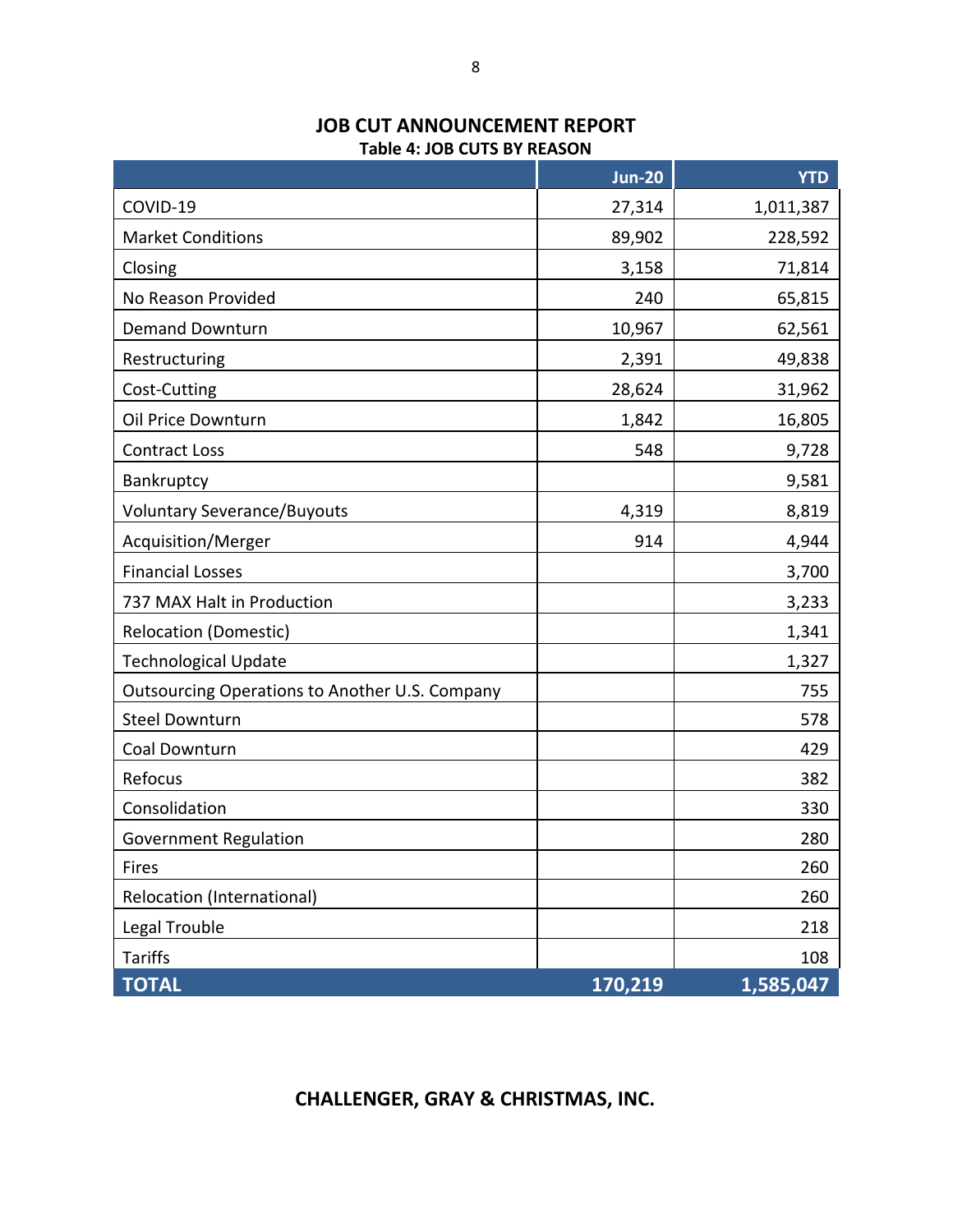|       |         | Table 5: QUARTER BY QUARTER |                |         |              |
|-------|---------|-----------------------------|----------------|---------|--------------|
|       | Q1      | Q <sub>2</sub>              | Q <sub>3</sub> | Q4      | <b>TOTAL</b> |
| 1989  | 9,850   | 10,100                      | 24,085         | 67,250  | 111,285      |
| 1990  | 107,052 | 87,686                      | 49,104         | 72,205  | 316,047      |
| 1991  | 110,056 | 76,622                      | 147,507        | 221,107 | 555,292      |
| 1992* | 110,815 | 85,486                      | 151,849        | 151,850 | 500,000      |
| 1993  | 170,615 | 84,263                      | 194,486        | 165,822 | 615,186      |
| 1994  | 192,572 | 107,421                     | 117,706        | 98,370  | 516,069      |
| 1995  | 97,716  | 114,583                     | 89,718         | 137,865 | 439,882      |
| 1996  | 168,695 | 101,818                     | 91,784         | 114,850 | 477,147      |
| 1997  | 134,257 | 51,309                      | 95,930         | 152,854 | 434,350      |
| 1998  | 139,140 | 131,303                     | 161,013        | 246,339 | 677,795      |
| 1999  | 210,521 | 173,027                     | 173,181        | 118,403 | 675,132      |
| 2000  | 141,853 | 81,568                      | 168,875        | 221,664 | 613,960      |
| 2001  | 406,806 | 370,556                     | 594,326        | 585,188 | 1,956,876    |
| 2002  | 478,905 | 292,393                     | 269,090        | 426,435 | 1,466,823    |
| 2003  | 355,795 | 274,737                     | 241,548        | 364,346 | 1,236,426    |
| 2004  | 262,840 | 209,895                     | 251,585        | 315,415 | 1,039,735    |
| 2005  | 287,134 | 251,140                     | 245,378        | 288,402 | 1,072,054    |
| 2006  | 255,878 | 180,580                     | 202,771        | 200,593 | 839,822      |
| 2007  | 195,986 | 197,513                     | 194,095        | 180,670 | 768,264      |
| 2008  | 200,656 | 275,292                     | 287,142        | 460,903 | 1,223,993    |
| 2009  | 562,510 | 318,165                     | 240,233        | 151,122 | 1,120,908    |
| 2010  | 181,183 | 116,494                     | 113,595        | 118,701 | 529,973      |
| 2011  | 130,749 | 115,057                     | 233,258        | 127,018 | 606,082      |
| 2012  | 143,094 | 139,997                     | 102,910        | 137,361 | 523,362      |
| 2013  | 145,041 | 113,891                     | 128,452        | 121,667 | 509,051      |
| 2014  | 121,341 | 124,693                     | 117,374        | 119,763 | 483,171      |
| 2015  | 140,214 | 147,458                     | 205,759        | 105,079 | 598,510      |
| 2016  | 180,920 | 132,834                     | 121,858        | 91,303  | 526,915      |
| 2017  | 126,201 | 100,799                     | 94,478         | 97,292  | 418,770      |
| 2018  | 140,379 | 104,800                     | 120,879        | 172,601 | 538,659      |
| 2019  | 190,410 | 140,577                     | 133,882        | 127,687 | 592,556      |
| 2020  | 346,683 | 1,238,364                   |                |         | 1,585,047    |
| AVG   | 201,433 | 185,951                     | 173,027        | 193,633 |              |

# **JOB CUT ANNOUNCEMENT REPORT Table 5: QUARTER BY QUARTER**

*\*Estimate based on half-year total. Challenger began tracking job cut data in 1993. Before that, it was tabulated by an independent newsletter no longer published.*

**Copyright 2020 Challenger, Gray & Christmas, Inc.**

**CHALLENGER, GRAY & CHRISTMAS, INC.**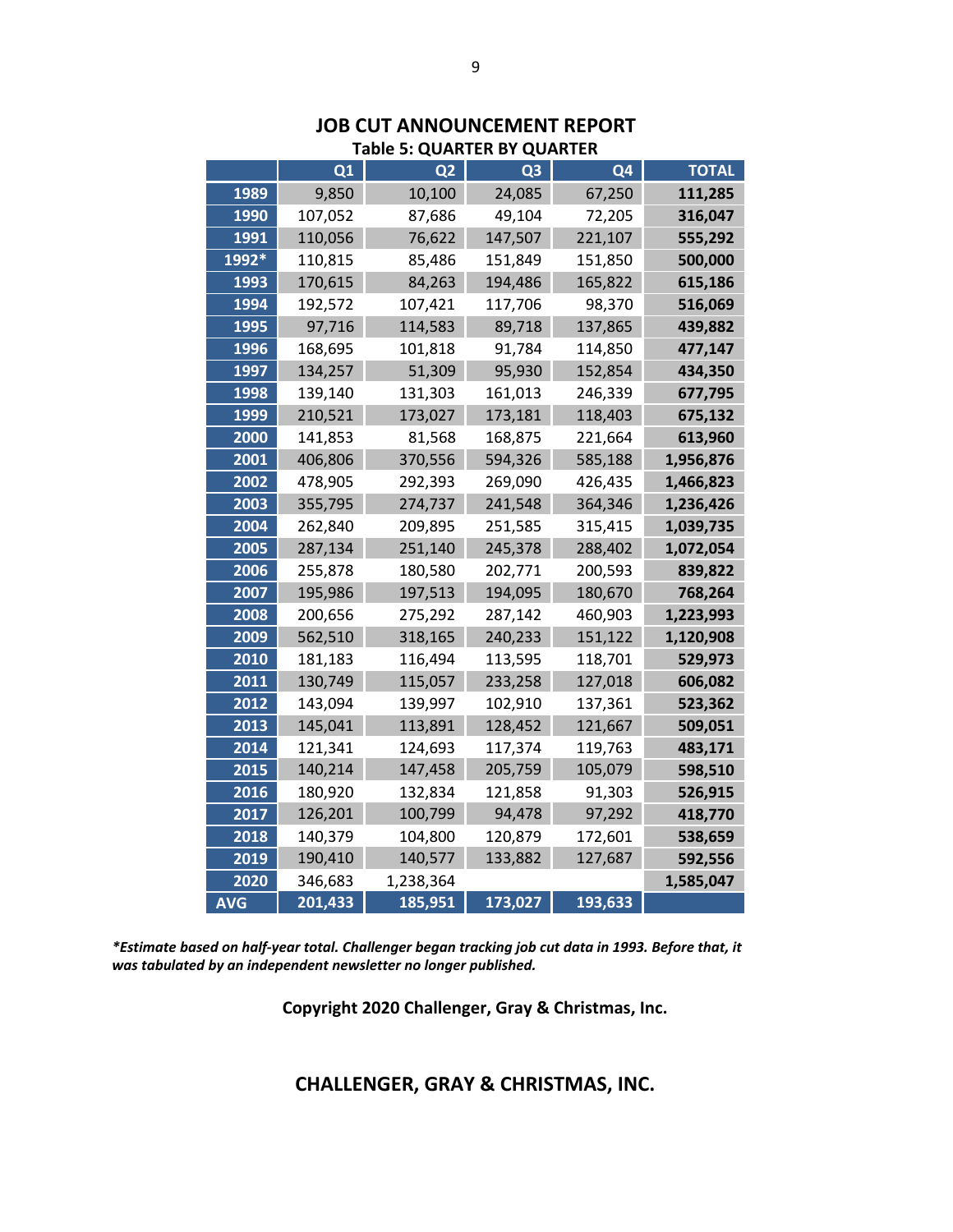# **JOB CUT ANNOUNCEMENT REPORT Table 6: ANNOUNCED HIRING PLANS**

| ру настан       |           |           |           |           |         |         |
|-----------------|-----------|-----------|-----------|-----------|---------|---------|
|                 | 2020      | 2019      | 2018      | 2017      | 2016    | 2015    |
| January         | 23,229    | 74,040    | 41,890    | 136,501   | 8,362   | 8,774   |
| <b>February</b> | 88,202    | 15,279    | 139,925   | 25,765    | 7,539   | 14,574  |
| <b>March</b>    | 824,610   | 96,368    | 14,525    | 127,006   | 10,997  | 6,412   |
| <b>April</b>    | 285,639   | 258,302   | 13,842    | 61,537    | 11,557  | 13,898  |
| <b>May</b>      | 38,981    | 8,663     | 9,889     | 77,447    | 24,732  | 12,598  |
| June            | 75,454    | 11,946    | 13,504    | 40,095    | 13,564  | 11,176  |
| July            |           | 22,316    | 9,823     | 88,142    | 16,051  | 11,637  |
| <b>August</b>   |           | 24,937    | 17,274    | 14,530    | 9,101   | 11,778  |
| September       |           | 459,689   | 595,997   | 422,726   | 487,075 | 492,306 |
| <b>October</b>  |           | 190,835   | 130,338   | 37387     | 135,532 | 86,107  |
| <b>November</b> |           | 19,063    | 15,422    | 61,300    | 108,994 | 10,026  |
| <b>December</b> |           | 26,313    | 15,999    | 8,218     | 35,198  | 11,465  |
| <b>TOTAL</b>    | 1,336,115 | 1,207,751 | 1,018,428 | 1,100,654 | 868,702 | 690,751 |

# **By Month**

### NOTES:

In January 2020, Dollar General announced it would add 8,000 jobs.

In February, The Home Depot announced 80,000 hires.

In March, COVID-19 caused companies to announce 821,810 hiring plans.

In April, COVID-19 caused companies to announce 280,200 hiring plans.

In May, COVID-19 caused companies to announce 32,000 hiring plans.